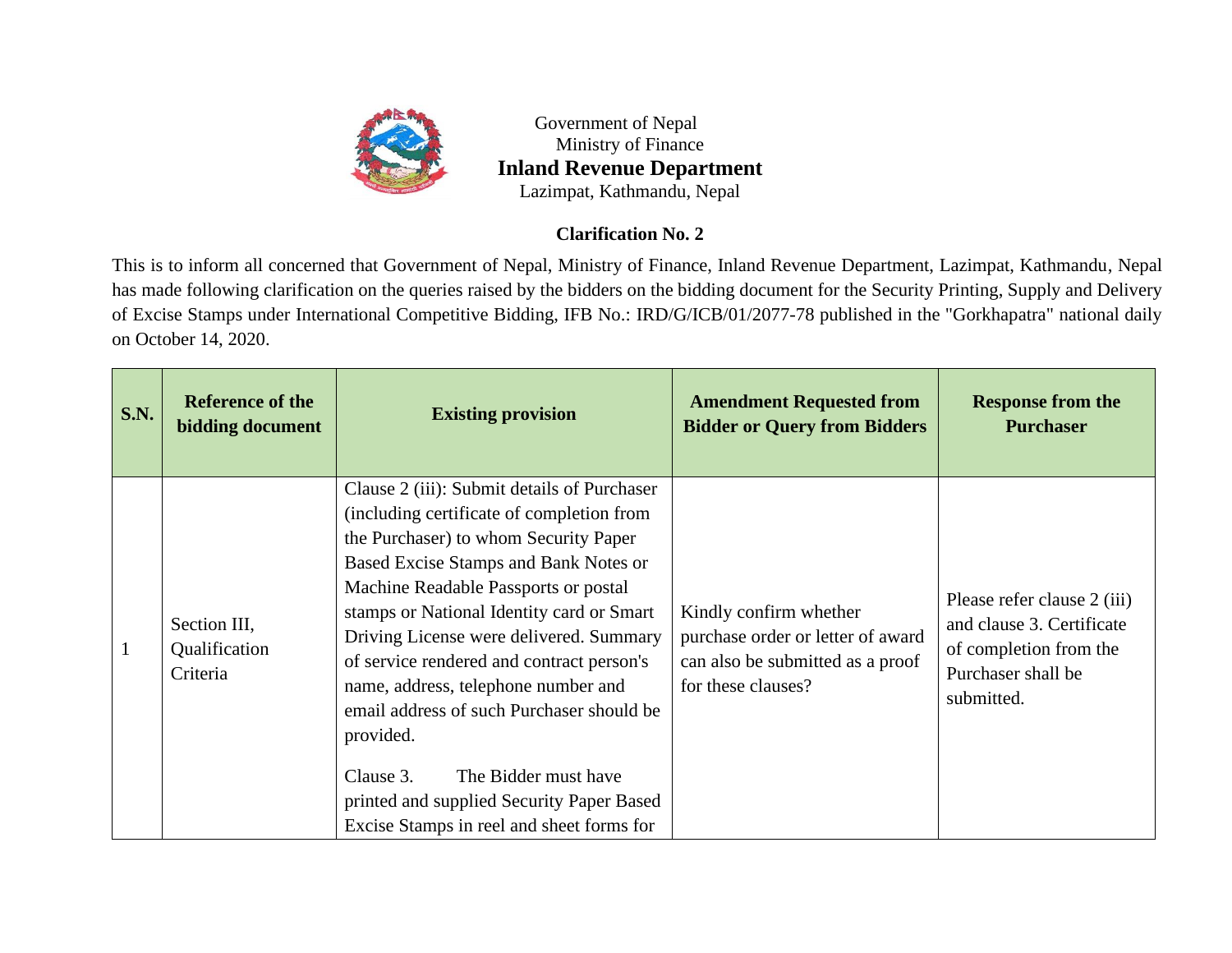|                |                                           | at least two countries during last Ten<br>years. Submit details of Purchaser<br>(including certificate of completion from<br>the Purchaser) to whom the Excise<br>Stamps were supplied. Summary of<br>service rendered and contract person's<br>name, address, telephone number and<br>email address of such Purchaser should be<br>provided.        |                                                                                                                                                                              |                                                                                                                                                                                                                                                                                                                                                               |
|----------------|-------------------------------------------|------------------------------------------------------------------------------------------------------------------------------------------------------------------------------------------------------------------------------------------------------------------------------------------------------------------------------------------------------|------------------------------------------------------------------------------------------------------------------------------------------------------------------------------|---------------------------------------------------------------------------------------------------------------------------------------------------------------------------------------------------------------------------------------------------------------------------------------------------------------------------------------------------------------|
| $\overline{2}$ | Section III,<br>Qualification<br>Criteria | Clause 5. The Bidder should have<br>supplied Security Paper Based Excise<br><b>Stamps and Bank Notes or Machine</b><br>Readable Passports or postal stamps or<br>National Identity card or Smart Driving<br>License worth annual average of US\$<br>10,000,000.00 (US\$ Ten million) or<br>equivalent for the last three years. (Submit<br>evidence) | We request the department to<br>kindly confirm whether copies of<br><b>Charted Accountant's</b><br>Certificate/Audited balance<br>Sheets can be submitted as an<br>evidence. | Bidder shall submit<br>evidence for supplying<br><b>Security Paper Based</b><br><b>Excise Stamps and Bank</b><br>Notes or Machine<br>Readable Passports or<br>postal stamps or National<br><b>Identity card or Smart</b><br>Driving License worth<br>annual average of US\$<br>10,000,000.00 (US\$ Ten<br>million) or equivalent for<br>the last three years. |
| $\overline{3}$ | Section III,<br>Qualification             | Clause 6. The Bidder should have<br>completed inhouse manufacturing                                                                                                                                                                                                                                                                                  | We request the department to<br>kindly confirm whether self-                                                                                                                 | Yes. Bidder can submit<br>evidence including self-                                                                                                                                                                                                                                                                                                            |
|                | Criteria                                  | facilities with high security standards. The<br>Bidder should have all machines for all                                                                                                                                                                                                                                                              |                                                                                                                                                                              | declaration letter.                                                                                                                                                                                                                                                                                                                                           |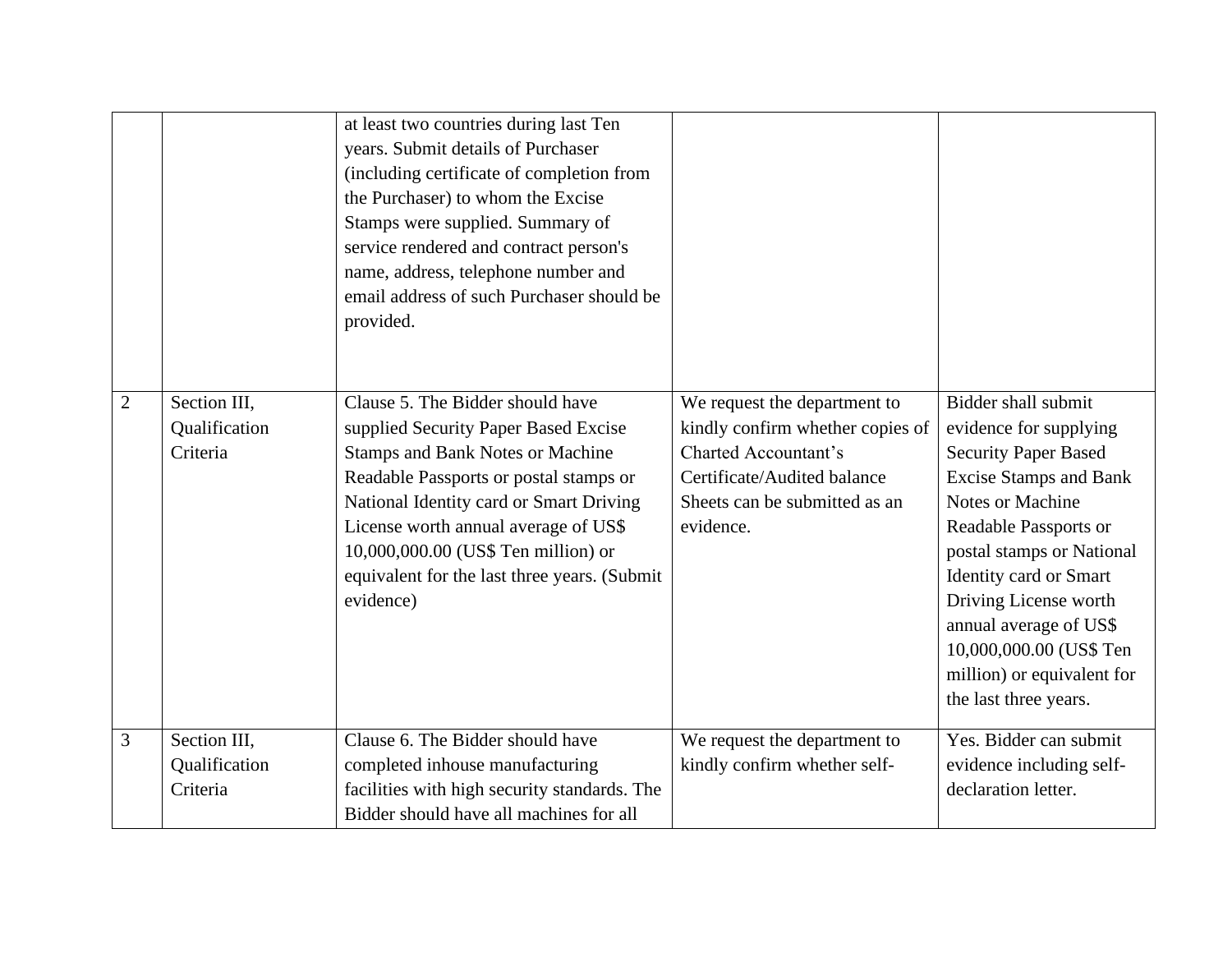|                |                                           | the processes required to produce the<br>Excise Stamps in a single premise as<br>specified in technical specifications so as<br>to ensure secrecy of Excise Stamps<br>continuity and timely supply. (Submit<br>evidence)                                                                                                                                                                                                                                                        | declaration from the bidder can<br>be submitted as evidence.<br>If not, kindly let us know what<br>specifically have to be submitted<br>as evidence.                                                                                           |                                                                                                                                                                                                                                                                                                                                             |
|----------------|-------------------------------------------|---------------------------------------------------------------------------------------------------------------------------------------------------------------------------------------------------------------------------------------------------------------------------------------------------------------------------------------------------------------------------------------------------------------------------------------------------------------------------------|------------------------------------------------------------------------------------------------------------------------------------------------------------------------------------------------------------------------------------------------|---------------------------------------------------------------------------------------------------------------------------------------------------------------------------------------------------------------------------------------------------------------------------------------------------------------------------------------------|
| $\overline{4}$ | Section III,<br>Qualification<br>Criteria | Clause 7. The Bidder should submit list<br>of plants & machineries and full address<br>of factory/ printing work place location<br>including the capacity of producing the<br>required Excise stamps, its quantity and<br>capacity per month along with production<br>flow-chart to manufacture the tendered<br>items. (Submit evidence)                                                                                                                                        | We request the department to<br>kindly confirm whether self-<br>declaration from the bidder<br>detailing all the requirement<br>mentioned in the clause, can be<br>submitted as evidence. Yes or<br>No.                                        | Yes. Bidder can submit<br>evidence including self-<br>declaration letter.                                                                                                                                                                                                                                                                   |
| 5              | Section III,<br>Qualification<br>Criteria | Clause 10.<br>Other qualifications.<br>Availability of or access to cash or<br>(iii)<br>overdraft or liquid assets or unconditional<br>line of credit amounting US\$<br>4,000,000.00 (Four million US Dollars) or<br>equivalent. The bidder/s is required to<br>submit duly audited Cash Flow Statement<br>or along with the respective Balance Sheet<br>including "Letter of Commitment for<br>Bank's Undertaking for Line of Credit" in<br>the format stated under Bid Forms. | Our understanding is that the<br>bidder is required to submit<br>either<br>i. duty audited Cash flow<br>statement<br><b>or</b><br>ii. respective balance sheet<br><b>or</b><br>iii. Letter of Commitment for<br>Bank's Undertaking for Line of | It is clearly mentioned in<br>clause 10 (iii). Please refer<br>clause 10(iii):<br>Availability of or access<br>to cash or overdraft or<br>liquid assets or<br>unconditional line of<br>credit amounting US\$<br>4,000,000.00 (Four<br>million US Dollars) or<br>equivalent. The bidder/s is<br>required to submit duly<br>audited Cash Flow |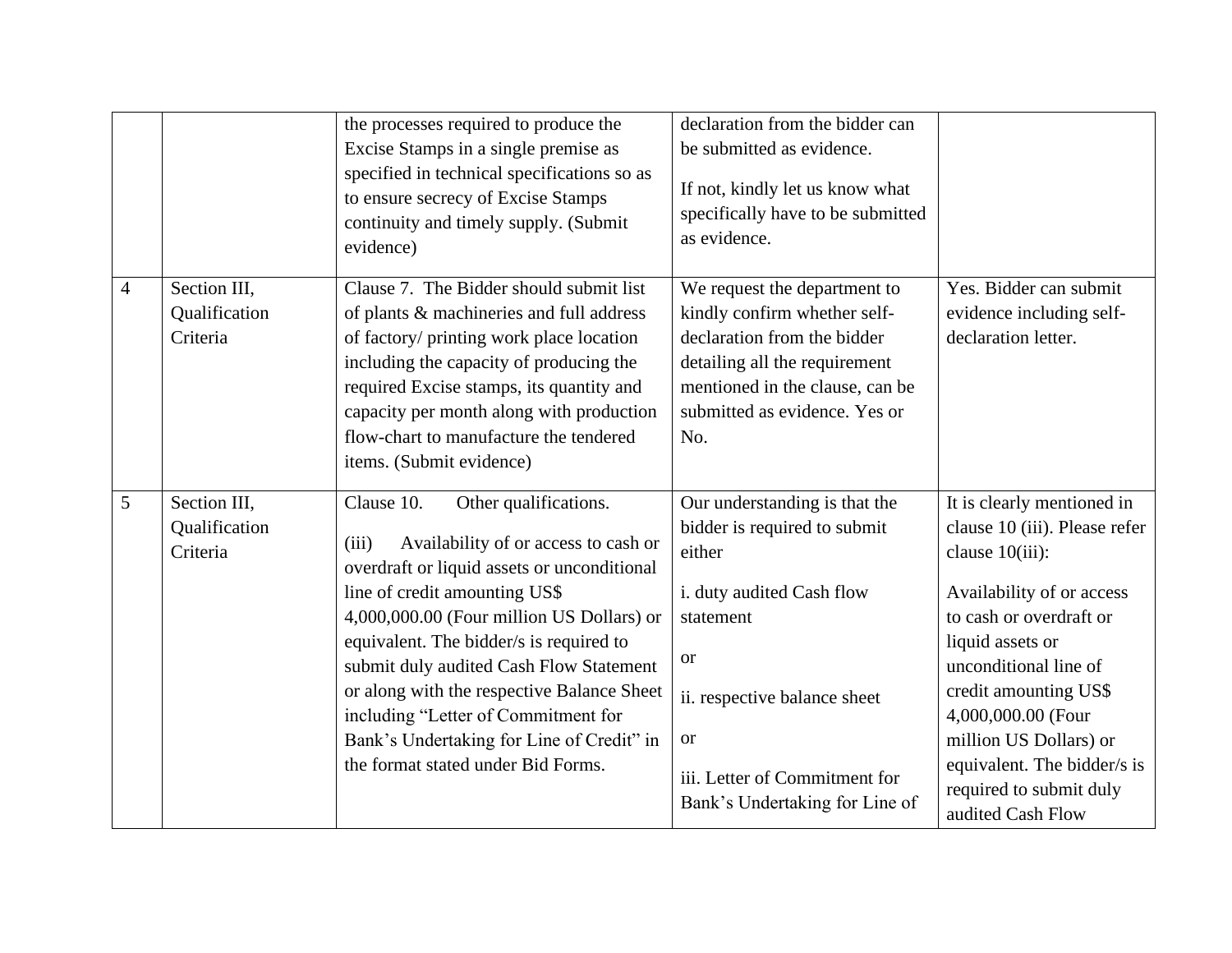|   |                                                                                                 |                                                                                                                                                                                                                                                                                                                                                                                                                                                                                                                                                                                            | Credit in the format stated under<br><b>Bid Forms</b><br>Kindly clearly. Yes/No?                                                                                                                                                                                                          | Statement or along with<br>the respective Balance<br>Sheet including "Letter of<br>Commitment for Bank's<br>Undertaking for Line of<br>Credit" in the format<br>stated under Bid Forms.                                              |
|---|-------------------------------------------------------------------------------------------------|--------------------------------------------------------------------------------------------------------------------------------------------------------------------------------------------------------------------------------------------------------------------------------------------------------------------------------------------------------------------------------------------------------------------------------------------------------------------------------------------------------------------------------------------------------------------------------------------|-------------------------------------------------------------------------------------------------------------------------------------------------------------------------------------------------------------------------------------------------------------------------------------------|--------------------------------------------------------------------------------------------------------------------------------------------------------------------------------------------------------------------------------------|
| 6 | <b>Section IV</b><br>j. Letter of<br>Commitment for<br>Bank's undertaking<br>for line of credit | At the request of, and arrangement with,<br>the Bidder, we [name and address of the<br>Bank] do hereby agree and undertake<br>that [name and address of the Bidder]<br>will be provided by us with a revolving<br>line of credit, in case awarded the<br>Contract, for execution of the Contract<br>viz. [insert name of the Contract], for an<br>amount not less than NRs [in figure]<br>(in words) for the sole purpose of the<br>execution of the above Contract. This<br>Revolving Line of Credit will be<br>maintained by us until Completion of<br>Contract by the Procuring Entity. | We would like to bring to your<br>kind notice that banks will not<br>issue letter of commitment for<br>line of credit for the sole purpose<br>of a project until and unless the<br>bidders win the tender. Hence,<br>we request the department to<br>consider amending this<br>statement. | The format stated in<br>Section IV -j Letter of<br>Commitment for Bank's<br>undertaking for line of<br>credit remains valid.<br>Please refer section IV -j.<br>Letter of Commitment for<br>Bank's undertaking for<br>line of credit. |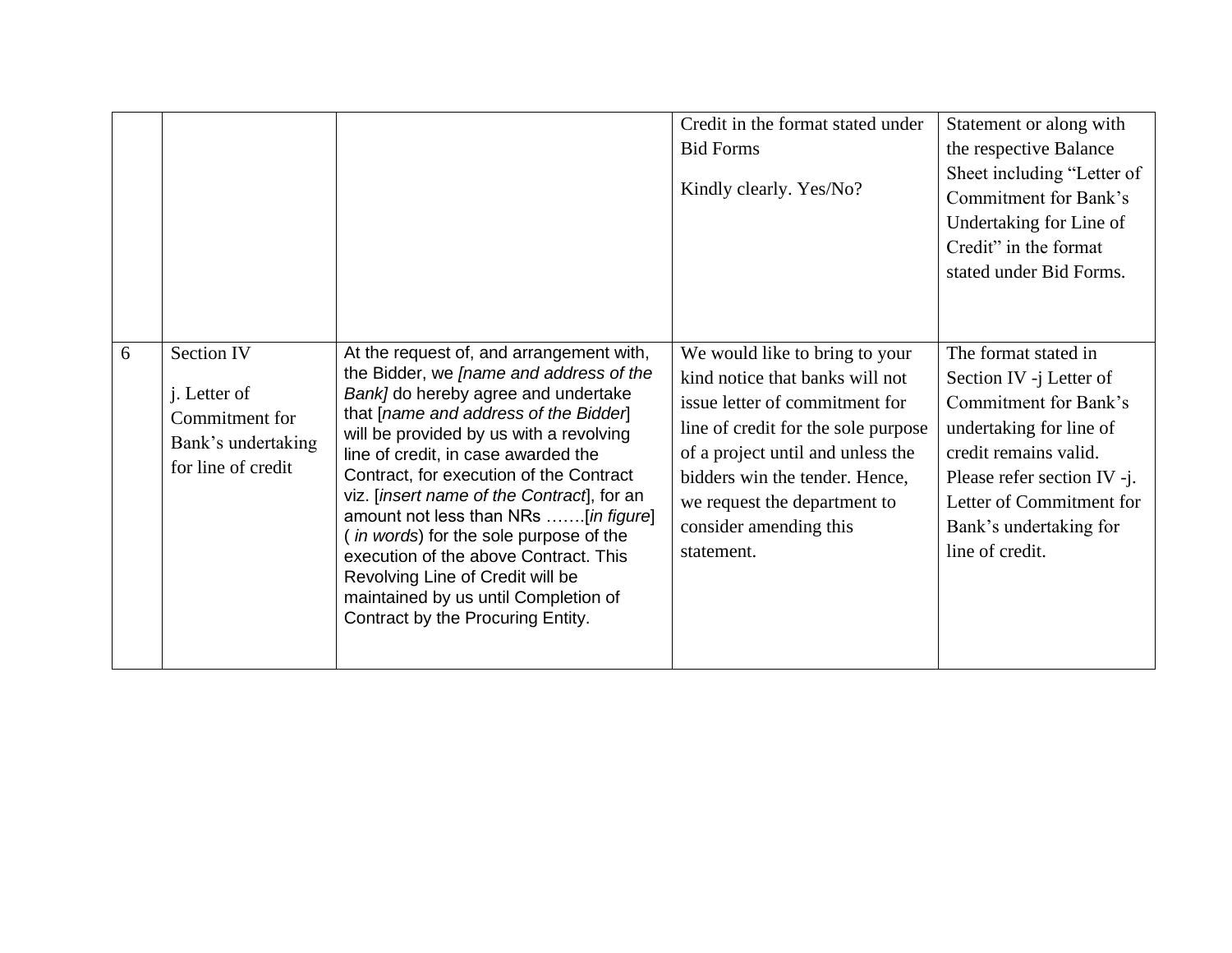| $\overline{7}$ | Section V.<br>Schedule of<br>Requirements 3.<br>Technical | 1. Specifications of Excise stamps for<br>Cigarettes: (70mm Plain, 70mm Filter, 75-<br>85mm Filter, 85mm Above Filter, Imported and<br>Duty Free)                                                                                                                                                                |                                                                                                                             |                                                            | Kindly clarify the density of<br>the 3 mm visible and non-<br>visible fluorescent fibers per<br>mm <sup>2</sup> | Please refer Section V.<br>Schedule of<br>Requirements 3.          |
|----------------|-----------------------------------------------------------|------------------------------------------------------------------------------------------------------------------------------------------------------------------------------------------------------------------------------------------------------------------------------------------------------------------|-----------------------------------------------------------------------------------------------------------------------------|------------------------------------------------------------|-----------------------------------------------------------------------------------------------------------------|--------------------------------------------------------------------|
|                | Specification                                             | Special<br>features                                                                                                                                                                                                                                                                                              | 3-mm Visible<br><b>Fluorescent fibers</b><br>and Non-visible<br>Fluorescent fibers.                                         |                                                            |                                                                                                                 | <b>Technical Specification</b><br>special features of<br>material. |
|                |                                                           | 2. Specifications of excise stamps for<br>Readymade Liquors (Domestic, Imported and<br>Duty free Liquor, Domestic, Imported and Duty<br>free Beer, Domestic, Imported and Duty free<br>Wine, Domestic Cider)<br>3-mm Visible<br>Special features<br>Fluorescent fibers<br>and Non-visible<br>Fluorescent fibers. |                                                                                                                             |                                                            |                                                                                                                 |                                                                    |
|                |                                                           | 3. Specifications of Excise stamps for<br>Nonsmoking Tobacco Products<br>Nuts & Others, Redymade Tobacco)<br><b>Special features</b>                                                                                                                                                                             | (Gutkha and Pan Masala, Lime Tobacco, Sweet<br>3-mm Visible<br>Fluorescent fibers<br>and Non-visible<br>Fluorescent fibers. |                                                            |                                                                                                                 |                                                                    |
| 8              | Section V.<br>Schedule of                                 | 1. Specifications of Excise stamps for<br>Cigarettes: (70mm Plain, 70mm Filter, 75-                                                                                                                                                                                                                              |                                                                                                                             | As 60 GSM paper is not<br>suitable for all automatic label | Specification for<br>material weight in                                                                         |                                                                    |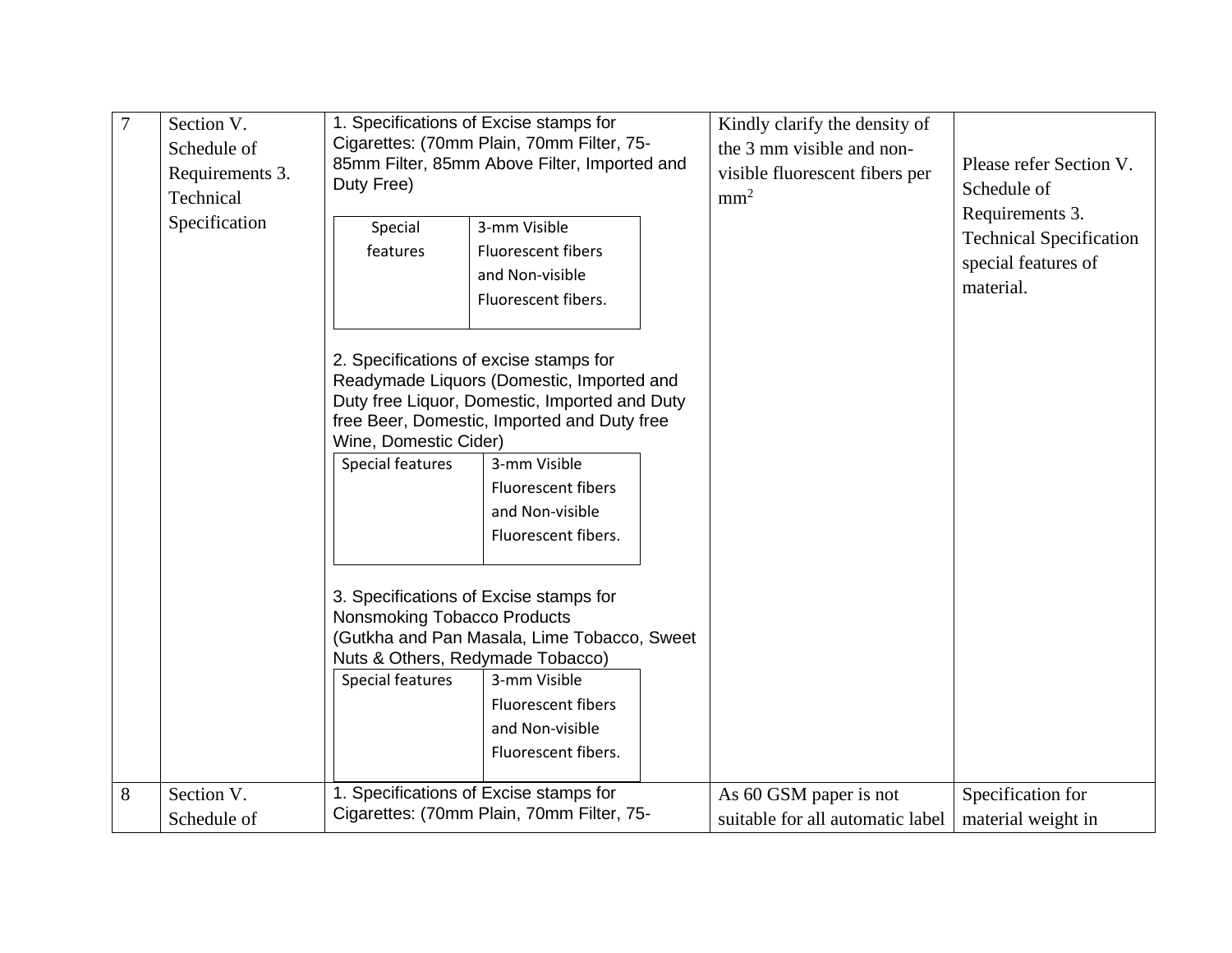|   | Requirements 3.<br>Technical<br>Specification                              | Duty Free)<br>Weight                                                     | 85mm Filter, 85mm Above Filter, Imported and<br>60 $\pm$ 5 grams/m <sup>2</sup> .                                                                                                                                                                                                                                                                                                    | applicators, we humbly<br>request the department to<br>kindly increase the weight to<br>$80±5$ grams/ m <sup>2</sup>                                                                                                                                                                                                                                      | Section V. Schedule of<br>Requirements -3.<br><b>Technical Specification</b><br>remains valid. Please<br>refer Section V.                                                                                                              |
|---|----------------------------------------------------------------------------|--------------------------------------------------------------------------|--------------------------------------------------------------------------------------------------------------------------------------------------------------------------------------------------------------------------------------------------------------------------------------------------------------------------------------------------------------------------------------|-----------------------------------------------------------------------------------------------------------------------------------------------------------------------------------------------------------------------------------------------------------------------------------------------------------------------------------------------------------|----------------------------------------------------------------------------------------------------------------------------------------------------------------------------------------------------------------------------------------|
|   |                                                                            | Wine, Domestic Cider)<br>Weight<br>Nonsmoking Tobacco Products<br>Weight | 2. Specifications of excise stamps for<br>Readymade Liquors (Domestic, Imported and<br>Duty free Liquor, Domestic, Imported and Duty<br>free Beer, Domestic, Imported and Duty free<br>$60±5$ grams/m <sup>2</sup> .<br>3. Specifications of Excise stamps for<br>(Gutkha and Pan Masala, Lime Tobacco, Sweet<br>Nuts & Others, Redymade Tobacco)<br>60 $±$ 5 grams/m <sup>2</sup> . |                                                                                                                                                                                                                                                                                                                                                           | Schedule of<br>Requirements -3.<br>Technical Specification.                                                                                                                                                                            |
| 9 | Section V.<br>Schedule of<br>Requirements 3.<br>Technical<br>Specification | Duty Free)<br>Thickness<br>Wine, Domestic Cider)                         | 1. Specifications of Excise stamps for<br>Cigarettes: (70mm Plain, 70mm Filter, 75-<br>85mm Filter, 85mm Above Filter, Imported and<br>60-70 micron<br>2. Specifications of excise stamps for<br>Readymade Liquors (Domestic, Imported and<br>Duty free Liquor, Domestic, Imported and Duty<br>free Beer, Domestic, Imported and Duty free                                           | As increase in weight of<br>adhesive sticker paper is vital<br>for better applicability of the<br>paper on automatic<br>applicators, the thickness<br>should also increase<br>proportionally. Hence, we<br>humbly request the<br>department to kindly consider<br>the thickness range to be 80-<br>95 micron for stamps with<br>adhesive (for alcohol and | Specification for<br>material thickness in<br>Section V. Schedule of<br>Requirements -3.<br><b>Technical Specification</b><br>remains valid. Please<br>refer Section V.<br>Schedule of<br>Requirements -3.<br>Technical Specification. |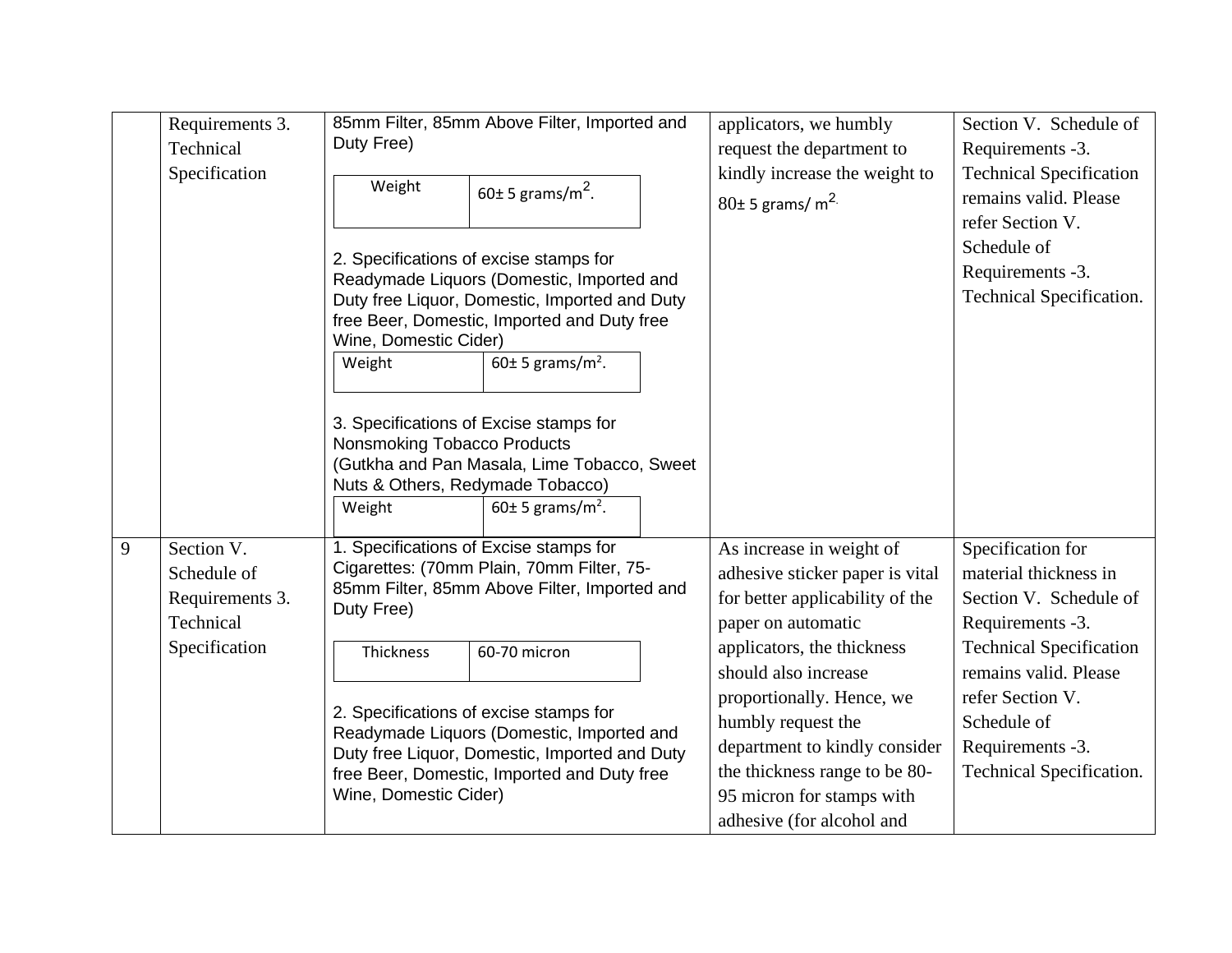|    |                                                                                                                                                                                                                | Thickness                                                                                                                                                                                                    | 60-70 micron                                                                                                                        |                                                                                           | non-cigarette tobacco<br>products)                                              |                                                         |
|----|----------------------------------------------------------------------------------------------------------------------------------------------------------------------------------------------------------------|--------------------------------------------------------------------------------------------------------------------------------------------------------------------------------------------------------------|-------------------------------------------------------------------------------------------------------------------------------------|-------------------------------------------------------------------------------------------|---------------------------------------------------------------------------------|---------------------------------------------------------|
|    |                                                                                                                                                                                                                | Nonsmoking Tobacco Products<br>Nuts & Others, Redymade Tobacco)<br><b>Thickness</b>                                                                                                                          | 3. Specifications of Excise stamps for<br>(Gutkha and Pan Masala, Lime Tobacco, Sweet<br>60-70 micron                               |                                                                                           |                                                                                 |                                                         |
| 10 | 1. Specifications of Excise stamps for<br>Section V.<br>Cigarettes: (70mm Plain, 70mm Filter, 75-<br>Schedule of<br>85mm Filter, 85mm Above Filter, Imported and<br>Requirements 3.<br>Duty Free)<br>Technical |                                                                                                                                                                                                              | The paper required for<br>printing Excise stamps is UV<br>dull with white shade. For UV<br>dull features to wok correctly,          | Specification for<br>material Brightness in<br>Section V. Schedule of<br>Requirements -3. |                                                                                 |                                                         |
|    | Specification                                                                                                                                                                                                  | <b>Brightness</b>                                                                                                                                                                                            | 86-92%.                                                                                                                             |                                                                                           | white shade is not suited.<br>Hence, we humbly request the                      | <b>Technical Specification</b><br>remains valid. Please |
|    |                                                                                                                                                                                                                | 2. Specifications of excise stamps for<br>Readymade Liquors (Domestic, Imported and<br>Duty free Liquor, Domestic, Imported and Duty<br>free Beer, Domestic, Imported and Duty free<br>Wine, Domestic Cider) |                                                                                                                                     | department to kindly relax the<br>brightness to 80-92%.                                   | refer Section V.<br>Schedule of<br>Requirements -3.<br>Technical Specification. |                                                         |
|    |                                                                                                                                                                                                                | <b>Brightness</b>                                                                                                                                                                                            | 86-92%.                                                                                                                             |                                                                                           |                                                                                 |                                                         |
|    |                                                                                                                                                                                                                | Nonsmoking Tobacco Products<br>Nuts & Others, Redymade Tobacco)<br><b>Brightness</b>                                                                                                                         | 3. Specifications of Excise stamps for<br>(Gutkha and Pan Masala, Lime Tobacco, Sweet<br>86-92%.                                    |                                                                                           |                                                                                 |                                                         |
| 11 | Section V.<br>Schedule of<br>Requirements 3.                                                                                                                                                                   | Duty Free)                                                                                                                                                                                                   | 1. Specifications of Excise stamps for<br>Cigarettes: (70mm Plain, 70mm Filter, 75-<br>85mm Filter, 85mm Above Filter, Imported and |                                                                                           | We request department to<br>kindly share the following:                         | Please refer<br><b>Clarification Notice 1</b>           |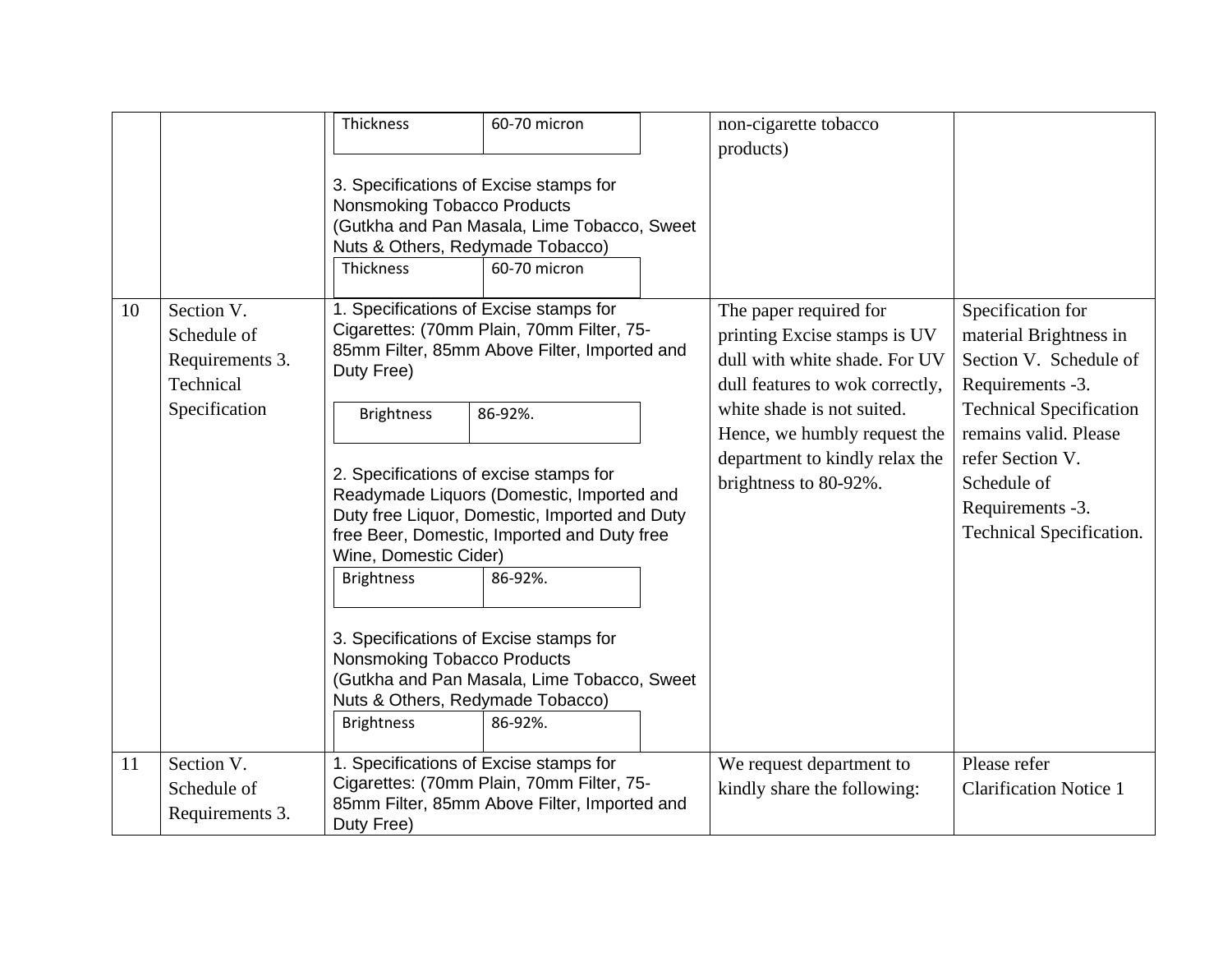|    | Technical                                                                  |                               |                                                                                                                                                                                                                                                                                                                | i. sheet layout required                                                                                                                                                                           |                                                                                                                                     |
|----|----------------------------------------------------------------------------|-------------------------------|----------------------------------------------------------------------------------------------------------------------------------------------------------------------------------------------------------------------------------------------------------------------------------------------------------------|----------------------------------------------------------------------------------------------------------------------------------------------------------------------------------------------------|-------------------------------------------------------------------------------------------------------------------------------------|
|    | Specification                                                              | Look                          | All excise stamps<br>should be<br>rectangular.                                                                                                                                                                                                                                                                 | ii. the number of stamps in<br>each sheet and<br>iii. orientation of stamps on                                                                                                                     |                                                                                                                                     |
|    |                                                                            |                               |                                                                                                                                                                                                                                                                                                                | the sheet.                                                                                                                                                                                         |                                                                                                                                     |
| 12 | Section V.<br>Schedule of<br>Requirements 3.<br>Technical<br>Specification | Wine, Domestic Cider)<br>Look | 2. Specifications of excise stamps for<br>Readymade Liquors (Domestic, Imported and<br>Duty free Liquor, Domestic, Imported and Duty<br>free Beer, Domestic, Imported and Duty free<br>All excise stamps should be<br>rectangular with round corner<br>and serrated edges which can be<br>applied manually.    | We request department to<br>kindly share the following:<br>i. sheet layout required<br>ii. the number of stamps in<br>each sheet and<br>iii. orientation of stamps on<br>the sheet.                | Please refer<br><b>Clarification Notice 1</b>                                                                                       |
| 13 | Section V.<br>Schedule of<br>Requirements 3.<br>Technical<br>Specification | Duty Free)<br>QR Code         | 1. Specifications of Excise stamps for<br>Cigarettes: (70mm Plain, 70mm Filter, 75-<br>85mm Filter, 85mm Above Filter, Imported and<br>1cm×1cm size,<br>revealed indicated<br>text with encrypted<br>information of<br>stamp type, serial<br>number and status<br>and other technical<br>details will provided | We request department to<br>kindly clarify the following:<br>i. Relation between serial and<br>barcode number mentioned<br>here.<br>ii. Details of encrypted data to<br>be present on the barcode. | Encrypted alphanumeric<br>characters will be<br>embedded in QR code.<br>Details will be provided<br>at the time of the<br>contract. |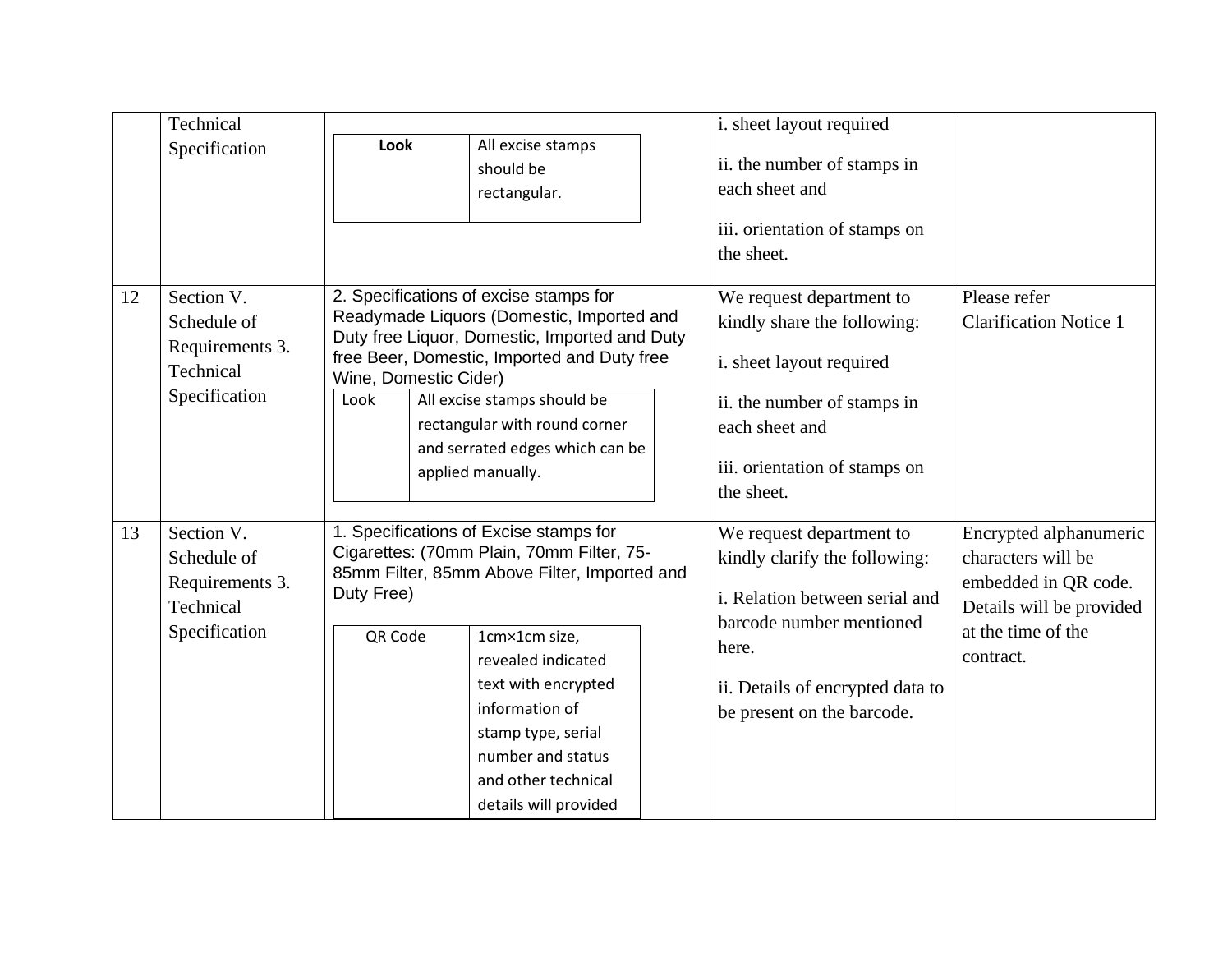|                             | by the Inland                                 |
|-----------------------------|-----------------------------------------------|
|                             | Revenue                                       |
|                             | Department at the                             |
|                             | time of contract                              |
|                             |                                               |
|                             | agreement                                     |
|                             |                                               |
|                             | 2. Specifications of excise stamps for        |
|                             | Readymade Liquors (Domestic, Imported and     |
|                             | Duty free Liquor, Domestic, Imported and Duty |
|                             | free Beer, Domestic, Imported and Duty free   |
| Wine, Domestic Cider)       |                                               |
| QR Code                     | 1cm×1cm size,                                 |
|                             | revealed indicated                            |
|                             | text with encrypted                           |
|                             | information of                                |
|                             | stamp type, serial                            |
|                             | number and status                             |
|                             | and other technical                           |
|                             | details will provided                         |
|                             | by the Inland                                 |
|                             | Revenue                                       |
|                             | Department at the                             |
|                             | time of contract                              |
|                             | agreement                                     |
|                             |                                               |
|                             |                                               |
|                             | 3. Specifications of Excise stamps for        |
| Nonsmoking Tobacco Products |                                               |
|                             | (Gutkha and Pan Masala, Lime Tobacco, Sweet   |
|                             | Nuts & Others, Redymade Tobacco)              |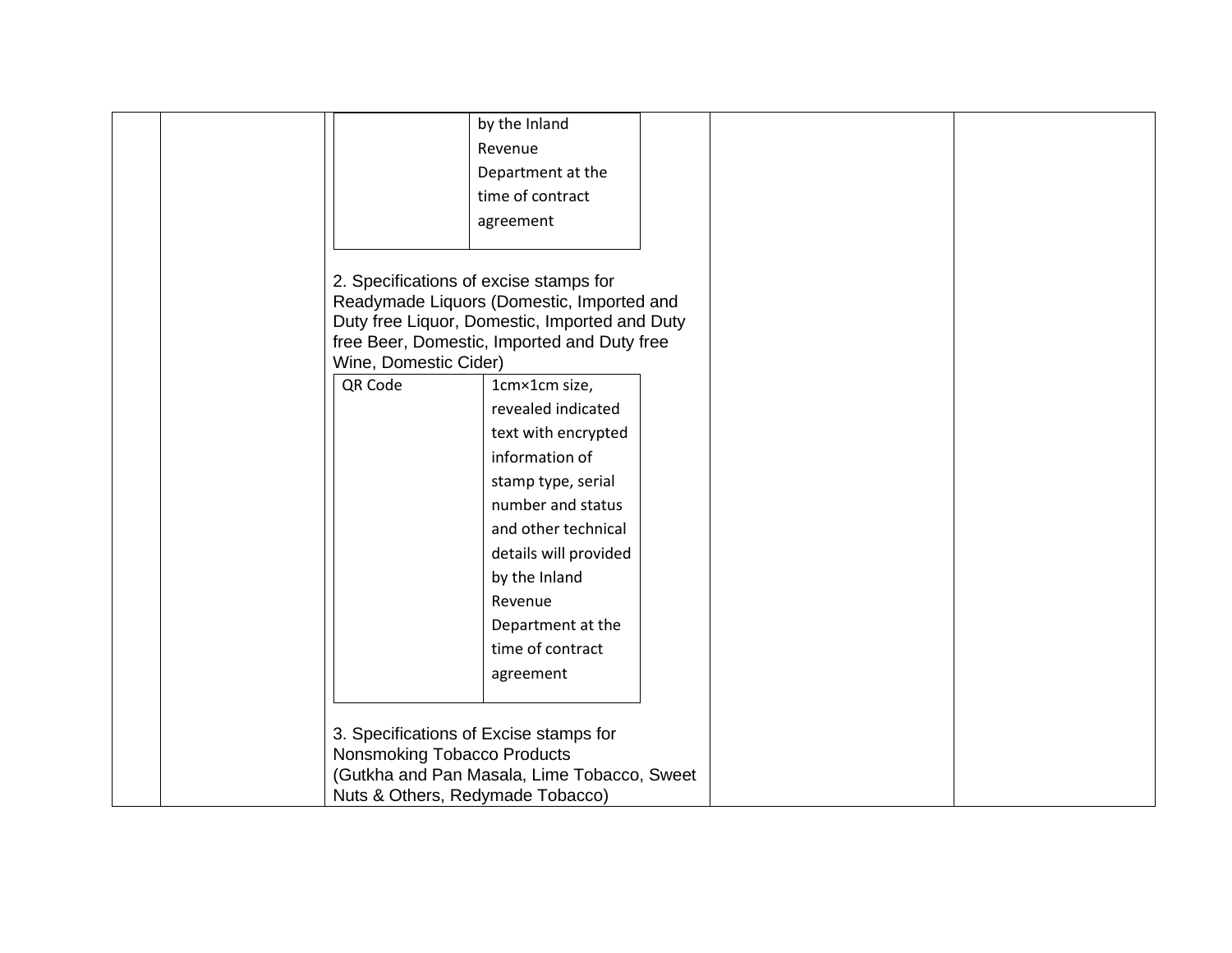|    |                                                           | QR Code                                                                                                                                                  | 1cm×1cm size,<br>revealed indicated<br>text with encrypted<br>information of<br>stamp type, serial<br>number and status<br>and other technical<br>details will provided<br>by the Inland<br>Revenue<br>Department at the<br>time of contract<br>agreement |                                                                                                                                                                                                                            |                                                                                                                                                                              |
|----|-----------------------------------------------------------|----------------------------------------------------------------------------------------------------------------------------------------------------------|-----------------------------------------------------------------------------------------------------------------------------------------------------------------------------------------------------------------------------------------------------------|----------------------------------------------------------------------------------------------------------------------------------------------------------------------------------------------------------------------------|------------------------------------------------------------------------------------------------------------------------------------------------------------------------------|
| 14 | Section V.<br>Schedule of<br>Requirements 3.<br>Technical | 3. Specifications of Excise stamps for<br>Nonsmoking Tobacco Products<br>(Gutkha and Pan Masala, Lime Tobacco, Sweet<br>Nuts & Others, Redymade Tobacco) |                                                                                                                                                                                                                                                           | We request the department to<br>kindly let us know whether<br>this is an error as this section<br>does not cover cigarettes.                                                                                               | Please refer Addendum<br>Notice 1.                                                                                                                                           |
|    | Specification                                             | No adhesive                                                                                                                                              | Paper should be<br>without adhesive<br>for cigarette.                                                                                                                                                                                                     |                                                                                                                                                                                                                            |                                                                                                                                                                              |
| 15 | Section III<br>Qualification<br>Criteria                  | last ten years.                                                                                                                                          | Clause 2 (ii) In addition to excise stamps, the<br>bidder must have printed and supplied Bank<br>Notes or Machine Readable Passports or postal<br>stamps or National Identity card or Smart<br>Driving License for at least two countries during          | Clause 2 (ii) In addition to<br>excise stamps, the bidder<br>must have printed and<br>supplied Bank Notes or<br><b>Machine Readable Passports</b><br>or postal stamps or National<br><b>Identity card or Smart Driving</b> | The provision in Section<br><b>III Qualification Criteria</b><br>clause 2 (ii) remains<br>valid. Please refer<br><b>Section III Qualification</b><br>Criteria clause 2 (ii). |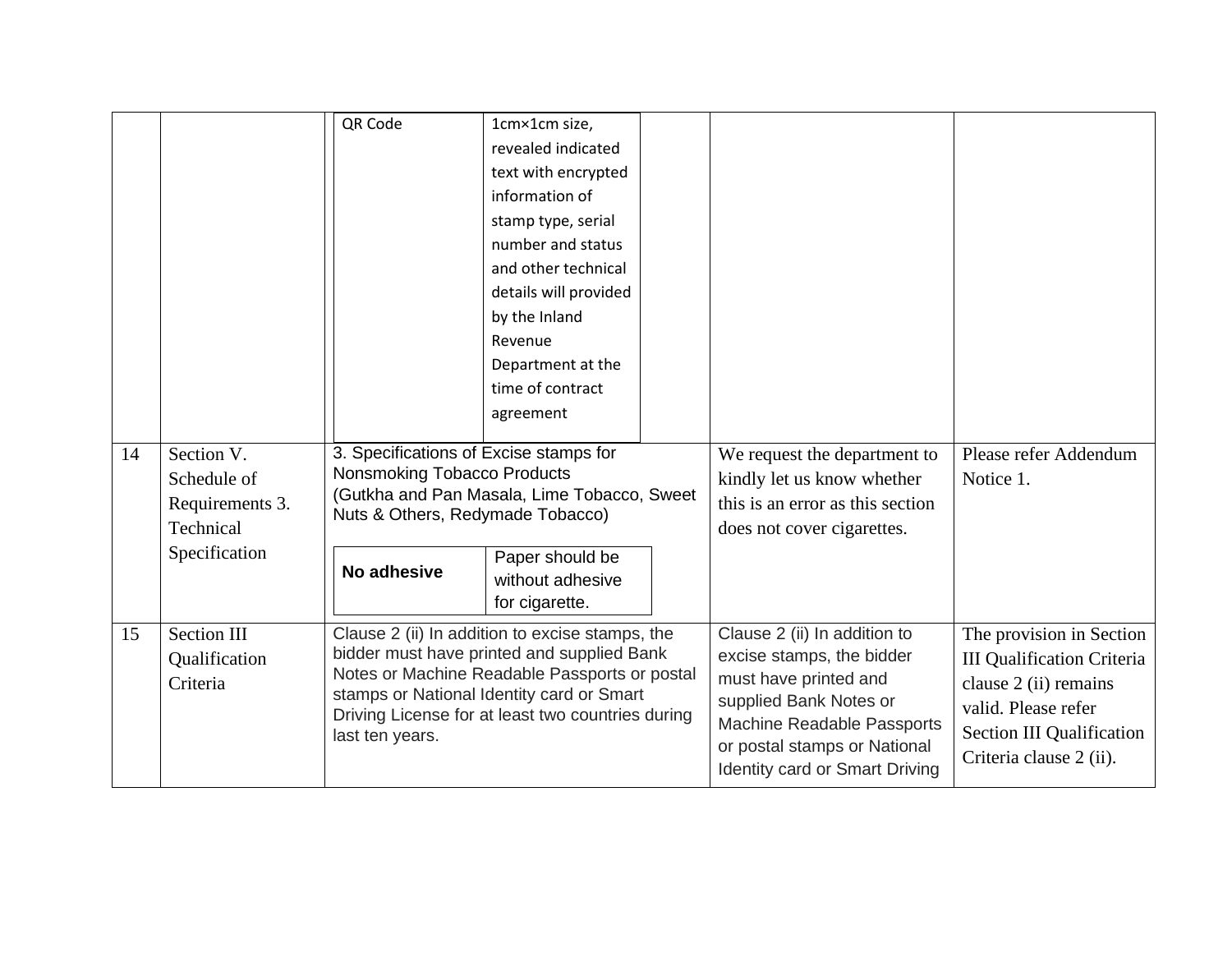|    |                                        |                                                                                                                                                                                                                                                                                                                                                                                       | License for any one country<br>during last ten years.                                                                                                                                                                                                       |                                                                                                       |
|----|----------------------------------------|---------------------------------------------------------------------------------------------------------------------------------------------------------------------------------------------------------------------------------------------------------------------------------------------------------------------------------------------------------------------------------------|-------------------------------------------------------------------------------------------------------------------------------------------------------------------------------------------------------------------------------------------------------------|-------------------------------------------------------------------------------------------------------|
| 16 | Section<br>VII.<br><b>GCC 9.2</b>      | In case of arbitration, the arbitration shall be<br>conducted in accordance with the arbitration<br>procedures published by the Nepal Council of<br>Arbitration (NEPCA) at Kupondole, Lalitpur,<br>Nepal                                                                                                                                                                              | We request the department to<br>confirm English as the<br>language of arbitration<br>proceedings.<br>Kindly clarify.                                                                                                                                        | English will be the<br>language of arbitration<br>proceedings.                                        |
| 17 | Section I<br>6. Site Visit             | For goods contracts requiring<br>installation/commissioning<br>networking or similar services at<br>site, the Bidder, at the Bidder's own<br>responsibility and risk, is<br>encouraged to visit and examine the<br>Site and obtain all information that<br>may be necessary for preparing the<br>Bid and entering into a contract for<br>the supply of goods and related<br>services. | Due to the outbreak of the<br>global pandemic COVID-19,<br>globally every industry has<br>been working with partial<br>manpower in order to assure<br>safety and to adhere to the<br>rules<br>imposed by the respective<br>Government rules, Issues<br>such | The provisions in<br><b>Invitation of Bids</b><br>remains valid. Please<br>refer Invitation for Bids. |
| 18 | <b>Invitation for Bids</b><br>Clause 6 | Interested Bidders shall submit the<br>electronic Bids through<br>www.bolpatra.gov.np/egp to the<br>above office of Inland Revenue<br>Department, Lazimpat, Kathmandu,<br>Nepal on or before 12:00 hours<br>(NST), November 29, 2020. Bid<br>received after this deadline shall be<br>rejected.                                                                                       | hassles in international<br>travel, supply chain, logistics<br>&<br>export management, downfall<br>in income, manpower and<br>other<br>resource availability issues,<br>etc.<br>some<br>of the major                                                        |                                                                                                       |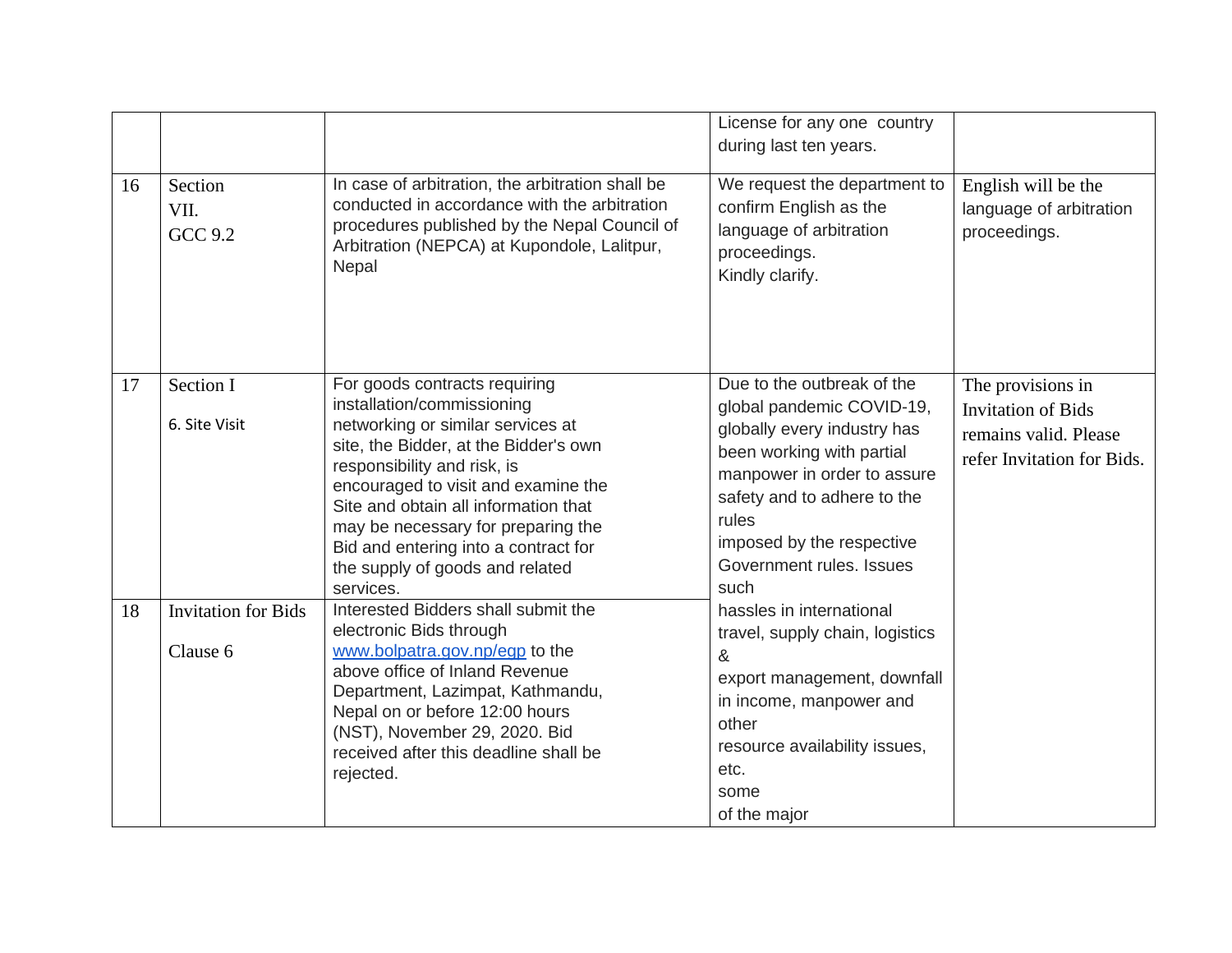|  | inconveniences faced by           |  |
|--|-----------------------------------|--|
|  | industries currently as           |  |
|  |                                   |  |
|  | are                               |  |
|  | The scope of the bid              |  |
|  | document                          |  |
|  | demands                           |  |
|  | the visit and                     |  |
|  | examination of site and           |  |
|  | obtain                            |  |
|  | all information that may be       |  |
|  | necessary for preparing the       |  |
|  | Bid.                              |  |
|  | The prospective international     |  |
|  | bidders would require some        |  |
|  | more time to plan and             |  |
|  | arrange                           |  |
|  | for their travel to Nepal for the |  |
|  |                                   |  |
|  | same.                             |  |
|  | Due to the shortage of time       |  |
|  | since the RFP is issued and       |  |
|  | to                                |  |
|  | ensure maximum                    |  |
|  | participation                     |  |
|  | from reputed security printers    |  |
|  | internationally, all the          |  |
|  | prospective bidders would         |  |
|  | need                              |  |
|  | more time to ensure               |  |
|  | qualitative                       |  |
|  | conformity to the scope and       |  |
|  | align proper understandings       |  |
|  | of                                |  |
|  |                                   |  |